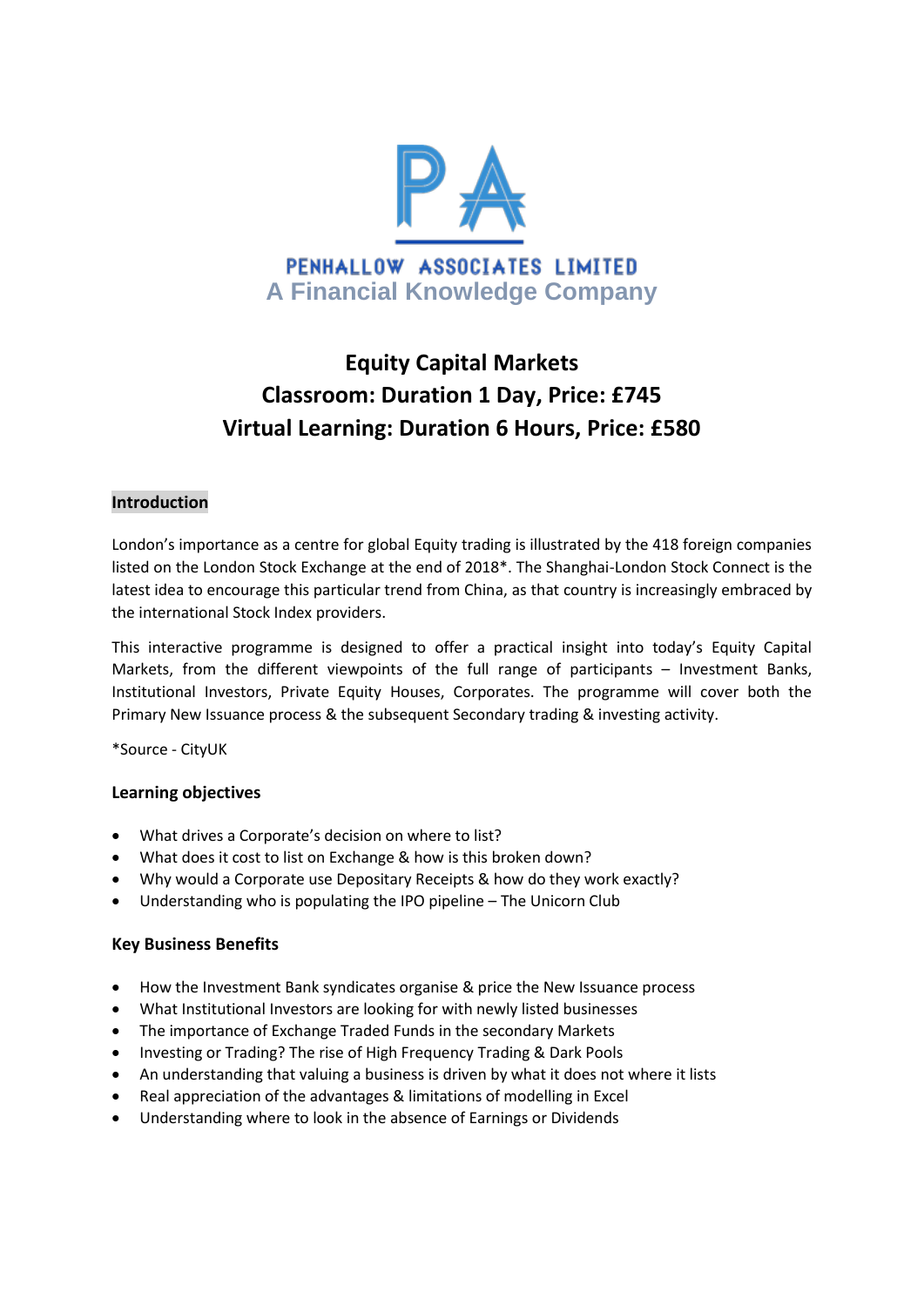# **Skills acquired**

- Understanding the difference between Order Driven & Quote Driven Price Discovery
- Understanding how a New Issue is priced in a Tender Offer
- Understanding how the mechanics of the Greenshoe option work
- Understanding the Margin calculations behind Short Selling

# **Session 1**

#### **Structuring a New Equity Listing – The Primary Markets – An Issuer & Investor perspective**

- Public offering or Private placement? What sort of shareholders do you want?
- Pros and cons of going public
- Syndication, Underwriting and the Greenshoe option
- Pricing methodology Bookbuilding or Tender, Money left on the table
- Role of the Lead Manager and Bookrunner
- What does it cost? What attracts Investors? Cornerstone Investors
- **Case Study - A walk through a New Issue in practice**

# **Session 2**

#### **Cross Border Listings**

- Considering the case for Cross Border Listings
- Catalysts Valuation, Liquidity, Cost, Corporate reputation
- Which Exchanges dominate the IPO statistics?
- Depositary Receipts for Emerging Market Corporates Sponsored vs Unsponsored
- A look at London's International Order Book
- The new Shanghai-London Stock Connect A number of 'Firsts'
- **Case Study – What separates 'Emerging' from 'Frontier' Markets?**

# **Session 3**

# **Private Equity involvement in today's Equity Capital Markets**

- Who is populating the IPO Pipeline? Private Equity Funds
- From Venture Capital through to Buyout Funds
- **•** Private Equity Fund structures; Fees & Hurdle Rates
- Private Equity involvement with Mergers and Acquisitions
- Public to Private Leveraged Buyouts
- Private to Public Looking for the exit Listing, Trade Sale, Secondary Sale
- A look at the membership of the 'Unicorn' Club